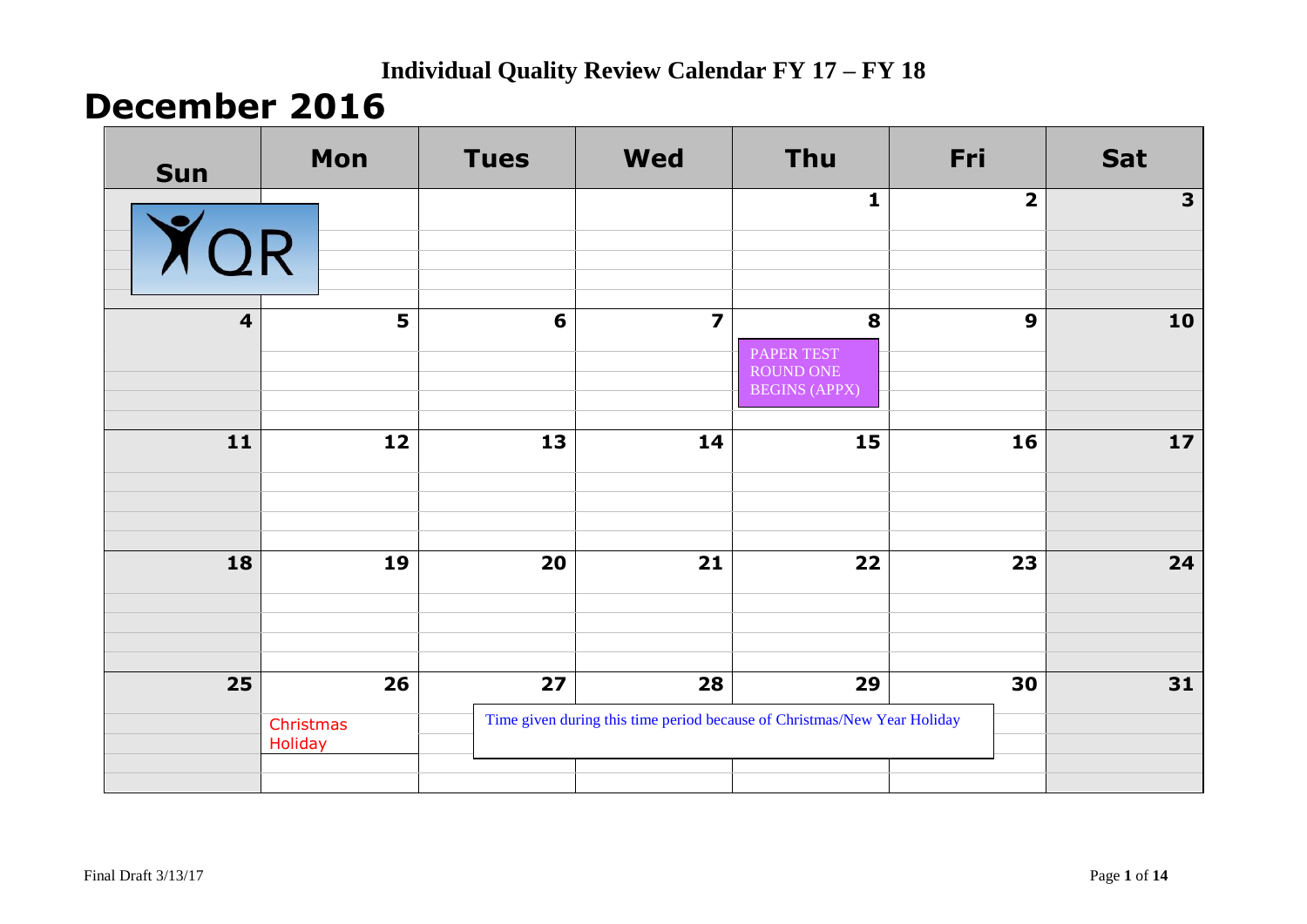## **January 2017**

| <b>Sun</b>   | Mon                     | <b>Tues</b>                            | <b>Wed</b>                                    | <b>Thu</b> | Fri              | Sat                     |
|--------------|-------------------------|----------------------------------------|-----------------------------------------------|------------|------------------|-------------------------|
| $\mathbf{1}$ | $\overline{\mathbf{2}}$ | $\overline{\mathbf{3}}$                | $\overline{\mathbf{4}}$                       | 5          | 6                | $\overline{\mathbf{z}}$ |
|              | New Year's              |                                        |                                               |            |                  |                         |
|              | Holiday                 |                                        |                                               |            |                  |                         |
| 8            | $\boldsymbol{9}$        | 10                                     | 11                                            | 12         | 13               | 14                      |
|              |                         |                                        |                                               |            |                  |                         |
|              |                         |                                        |                                               |            |                  |                         |
| 15           | 16                      | 17                                     | 18                                            | 19         | 20<br>PAPER TEST | $21$                    |
|              | <b>MLK Holiday</b>      |                                        |                                               |            | ROUND ONE DUE    |                         |
|              |                         |                                        |                                               |            |                  |                         |
| 22           | 23                      | 24                                     | 25                                            | 26         | 27               | 28                      |
|              |                         |                                        | Team Feedback, Tool Modification, Data Review |            |                  |                         |
|              |                         |                                        |                                               |            |                  |                         |
| 29           | 30                      | 31                                     |                                               |            |                  | QR                      |
|              | <b>Review</b>           | Team Feedback, Tool Modification, Data |                                               |            |                  |                         |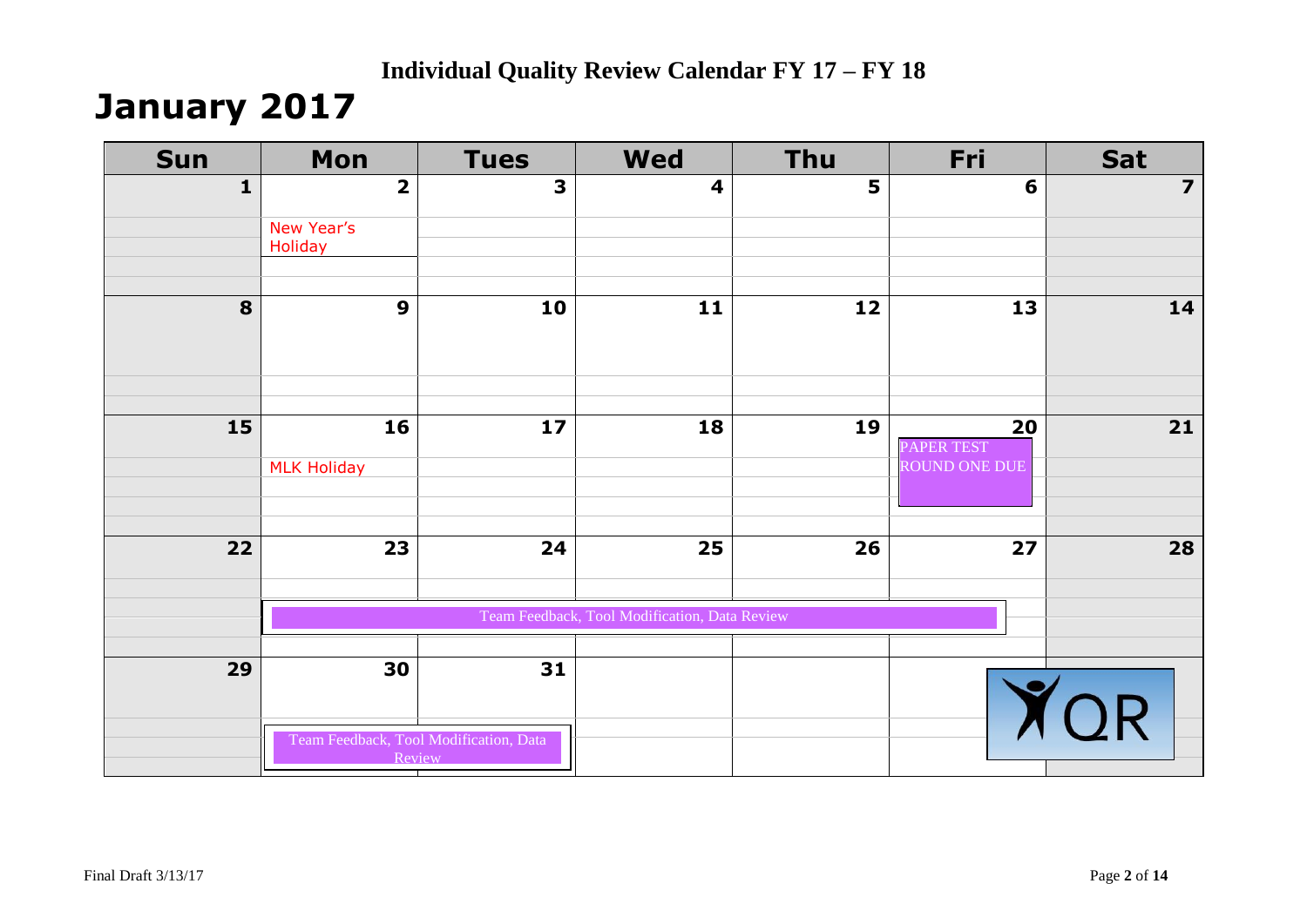## **February 2017**

| <b>Sun</b>     | Mon                            | <b>Tues</b>                                           | <b>Wed</b>                                            | <b>Thu</b>              | Fri                              | <b>Sat</b>              |
|----------------|--------------------------------|-------------------------------------------------------|-------------------------------------------------------|-------------------------|----------------------------------|-------------------------|
|                |                                |                                                       | 1                                                     | $\overline{\mathbf{2}}$ | 3                                | $\overline{\mathbf{4}}$ |
| QR             |                                |                                                       | Updated tool issued<br>to IQR Teams                   |                         |                                  |                         |
|                |                                |                                                       |                                                       |                         |                                  |                         |
| 5 <sup>1</sup> | 6                              | $\overline{\mathbf{z}}$                               | 8                                                     | $\boldsymbol{9}$        | 10                               | 11                      |
|                |                                |                                                       |                                                       |                         |                                  |                         |
|                | PAPER TEST<br><b>ROUND TWO</b> |                                                       |                                                       |                         |                                  |                         |
|                | <b>STARTS</b>                  |                                                       |                                                       |                         |                                  |                         |
| 12             | 13                             | 14                                                    | 15                                                    | 16                      | 17                               | 18                      |
|                |                                |                                                       |                                                       |                         | <b>PAPER TEST</b>                |                         |
|                |                                |                                                       |                                                       |                         | <b>ROUND TWO DUE</b>             |                         |
|                |                                |                                                       |                                                       |                         |                                  |                         |
| 19             | 20                             | 21                                                    | 22                                                    | 23                      | 24                               | 25                      |
|                |                                |                                                       |                                                       |                         | METRO1 SAMPLE<br>$(9)$ TO REGION |                         |
|                |                                |                                                       | Protocol Finalization, Data Review, Training Planning |                         |                                  |                         |
| 26             | 27                             | 28                                                    |                                                       |                         |                                  |                         |
|                |                                |                                                       |                                                       |                         |                                  |                         |
|                |                                | Protocol Finalization, Data Review, Training Planning |                                                       |                         |                                  |                         |
|                |                                |                                                       |                                                       |                         |                                  |                         |
|                |                                |                                                       |                                                       |                         |                                  |                         |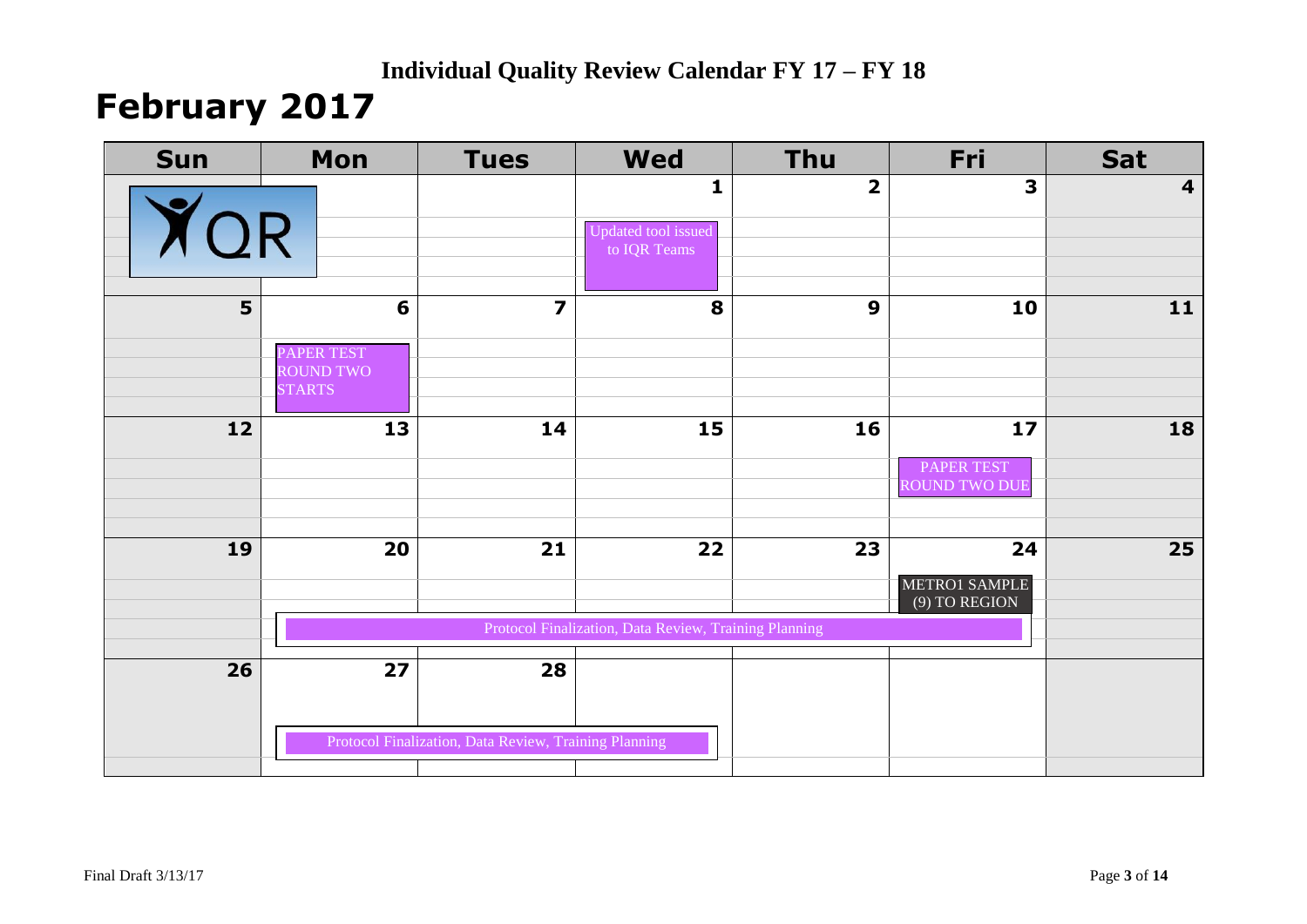## **March 2017**

| <b>Sun</b> | Mon | <b>Tues</b>    | <b>Wed</b>                                            | <b>Thu</b>                                                                                | Fri                     | <b>Sat</b>              |
|------------|-----|----------------|-------------------------------------------------------|-------------------------------------------------------------------------------------------|-------------------------|-------------------------|
|            |     |                | $\mathbf{1}$                                          | $\overline{\mathbf{2}}$                                                                   | $\overline{\mathbf{3}}$ | $\overline{\mathbf{4}}$ |
| YOR        |     |                |                                                       |                                                                                           |                         |                         |
|            |     |                |                                                       | Protocol Finalization, Data Review, Training Planning                                     |                         |                         |
| 5          | 6   | $\overline{z}$ | 8                                                     | 9                                                                                         | 10                      | 11                      |
|            |     |                |                                                       |                                                                                           |                         |                         |
|            |     |                | Protocol Finalization, Data Review, Training Planning |                                                                                           |                         |                         |
| 12         | 13  | 14             | 15                                                    | 16                                                                                        | 17                      | 18                      |
|            |     |                | Protocol Finalization, Data Review, Training Planning |                                                                                           |                         |                         |
|            |     |                |                                                       |                                                                                           |                         |                         |
| 19         | 20  | 21             | 22                                                    | 23                                                                                        | 24                      | 25                      |
|            |     |                |                                                       |                                                                                           |                         |                         |
|            |     |                |                                                       | DDSD to schedule ALL On-Site and Phone Interviews AND obtain documentation for IQR Review |                         |                         |
|            |     |                | Training Planning, Regions prep for IQR               |                                                                                           |                         |                         |
| 26         | 27  | 28             | 29                                                    | 30                                                                                        | 31                      |                         |
|            |     |                |                                                       |                                                                                           |                         |                         |
|            |     |                |                                                       |                                                                                           |                         |                         |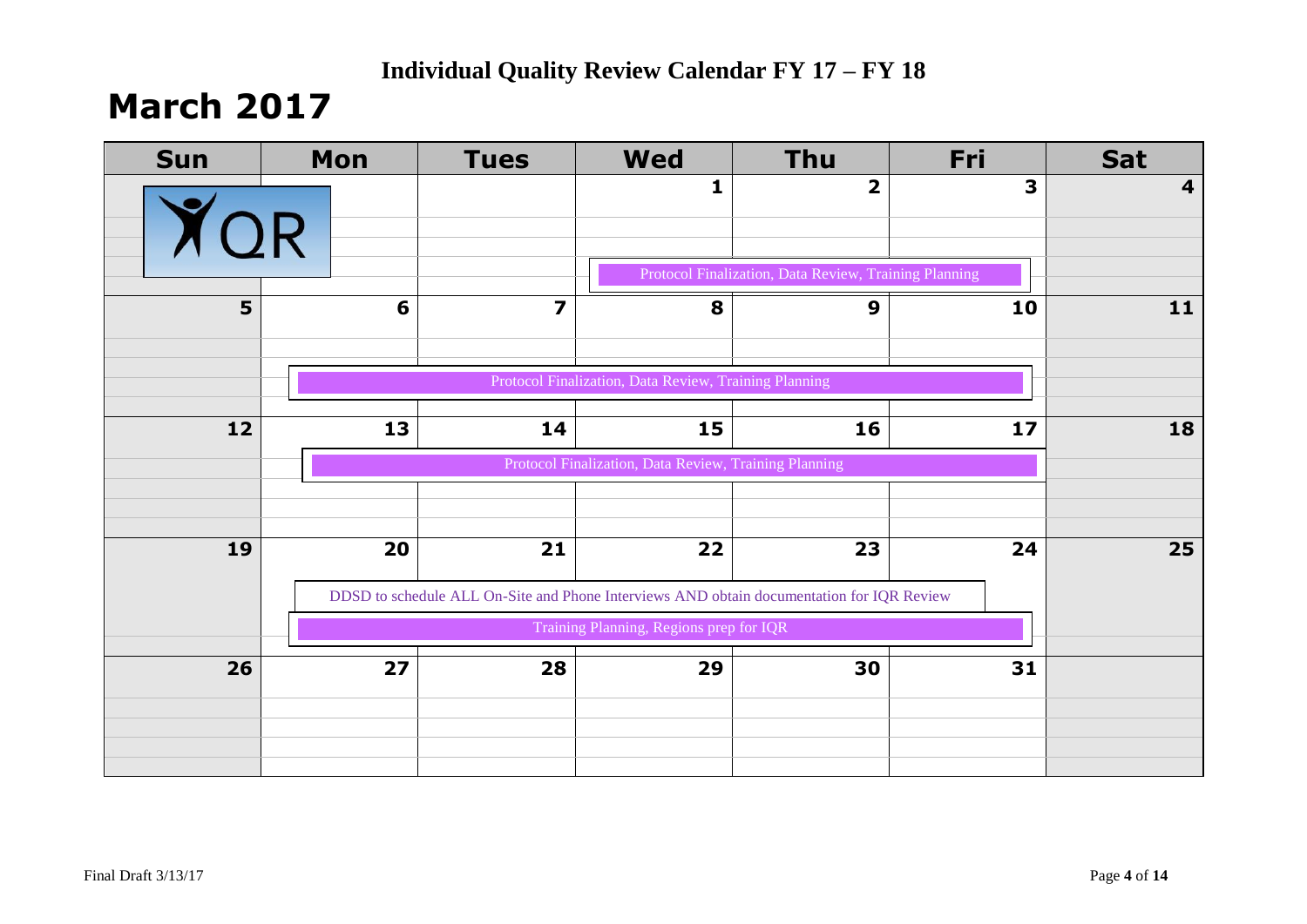# **April 2017**

| <b>Sun</b>                  | Mon          | <b>Tues</b>                                                                                                       | <b>Wed</b>    | <b>Thu</b>          | Fri                                         | <b>Sat</b>   |
|-----------------------------|--------------|-------------------------------------------------------------------------------------------------------------------|---------------|---------------------|---------------------------------------------|--------------|
| YOR                         |              |                                                                                                                   |               |                     |                                             | $\mathbf{1}$ |
| $\overline{2}$              | $\mathbf{3}$ | $\overline{\mathbf{4}}$<br>DDSD to schedule ALL On-Site and Phone Interviews &obtain documentation for IQR Review | 5             | 6                   | $\overline{\mathbf{z}}$<br>METRO 1 SCHEDS & | 8            |
|                             |              | Training Planning, Regions prep for IQR                                                                           |               |                     | FILES DUE TO IQR                            |              |
| 9                           | 10           | 11                                                                                                                | 12            | 13                  | 14                                          | 15           |
|                             |              | <b>IQR CLASSROOM TRAINING</b>                                                                                     |               |                     |                                             |              |
| 16<br><b>Easter Holiday</b> | 17           | 18                                                                                                                | 19            | 20                  | 21<br><b>SW SAMPLE</b><br>Due to Region     | 22           |
| 23                          | 24           | 25                                                                                                                | <b>JCC</b> 26 | <b>Quarterly 27</b> | 28                                          | 29           |
| 30                          |              |                                                                                                                   |               |                     |                                             |              |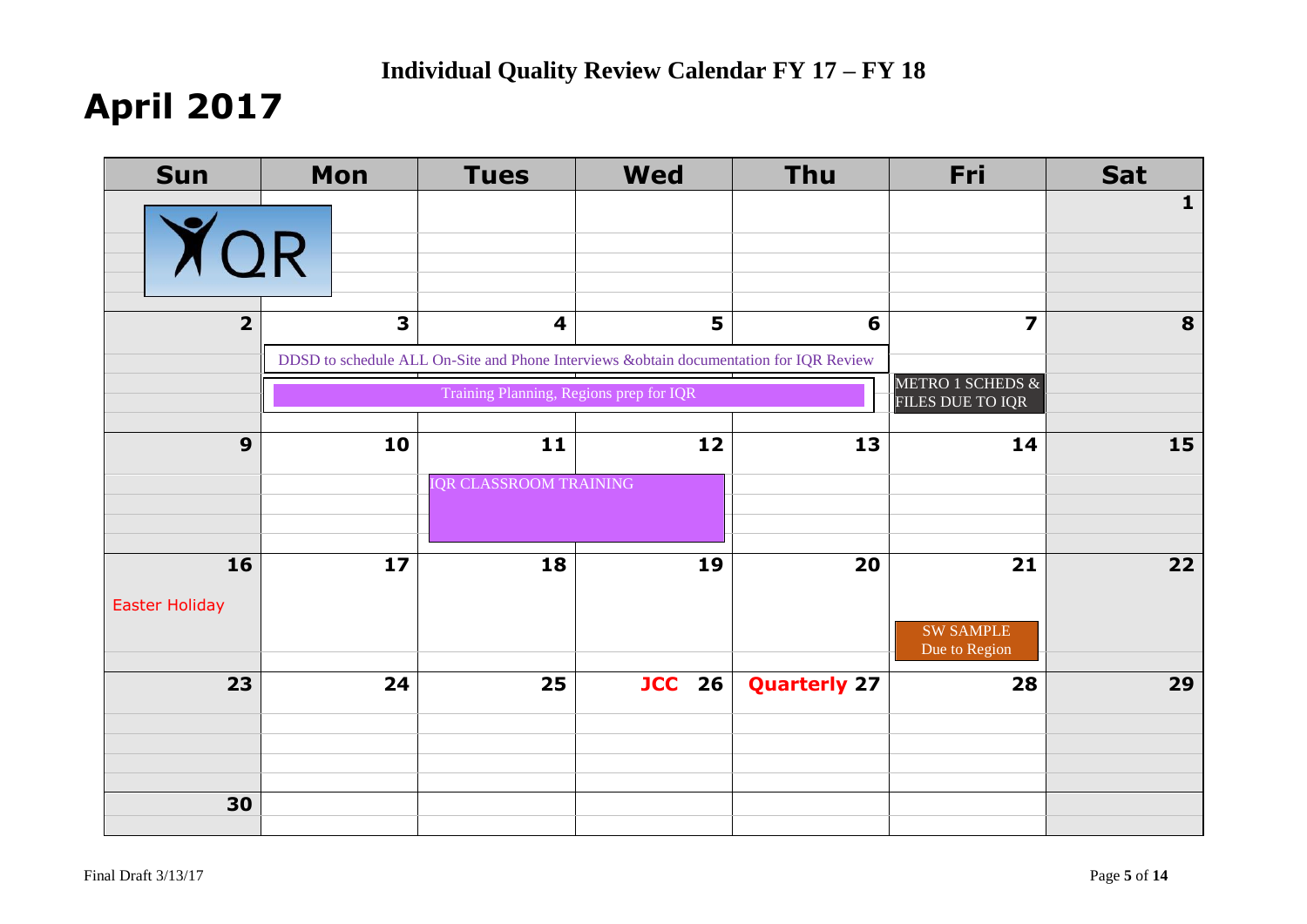## **May 2017**

| <b>Sun</b>              | <b>Mon</b>                   | <b>Tues</b>                                    | <b>Wed</b>            | <b>Thu</b>              | Fri                                                                  | <b>Sat</b> |
|-------------------------|------------------------------|------------------------------------------------|-----------------------|-------------------------|----------------------------------------------------------------------|------------|
|                         | $\mathbf{1}$                 | $\overline{\mathbf{2}}$                        | 3                     | $\overline{\mathbf{4}}$ | 5                                                                    | 6          |
|                         |                              |                                                | <b>METRO 1 BEGINS</b> |                         |                                                                      |            |
|                         |                              | Round 1<br>8 Indvs - Phone                     |                       |                         |                                                                      |            |
| $\overline{\mathbf{z}}$ | 8                            | $\boldsymbol{9}$<br>Round 2<br>2 Indys - Phone | 10                    | 11                      | 12                                                                   | 13         |
|                         | Round 1<br>8 Indvs - On Site |                                                |                       |                         | Case Judging                                                         |            |
| 14                      | 15                           | 16                                             | 17                    | 18                      | 19                                                                   | 20         |
| Mother's Day            | (Travel)                     | Round 2 Indys<br>On Site                       |                       |                         | Case Judging                                                         |            |
| 21                      | 22                           | 23                                             | 24                    | 25                      | 26<br>M1 IQR and RO<br><b>Status Summary</b><br>(Reviewers on phone) | 27         |
|                         |                              | M1 Summaries Issued<br>to Region by COB        |                       |                         | Schedule for $6/13/17$<br>Metro1 Team Meetings<br>issued by DDSD/RO  |            |
| 28                      | 29<br><b>Memorial Day</b>    | 30                                             | 31                    |                         |                                                                      | <b>TOR</b> |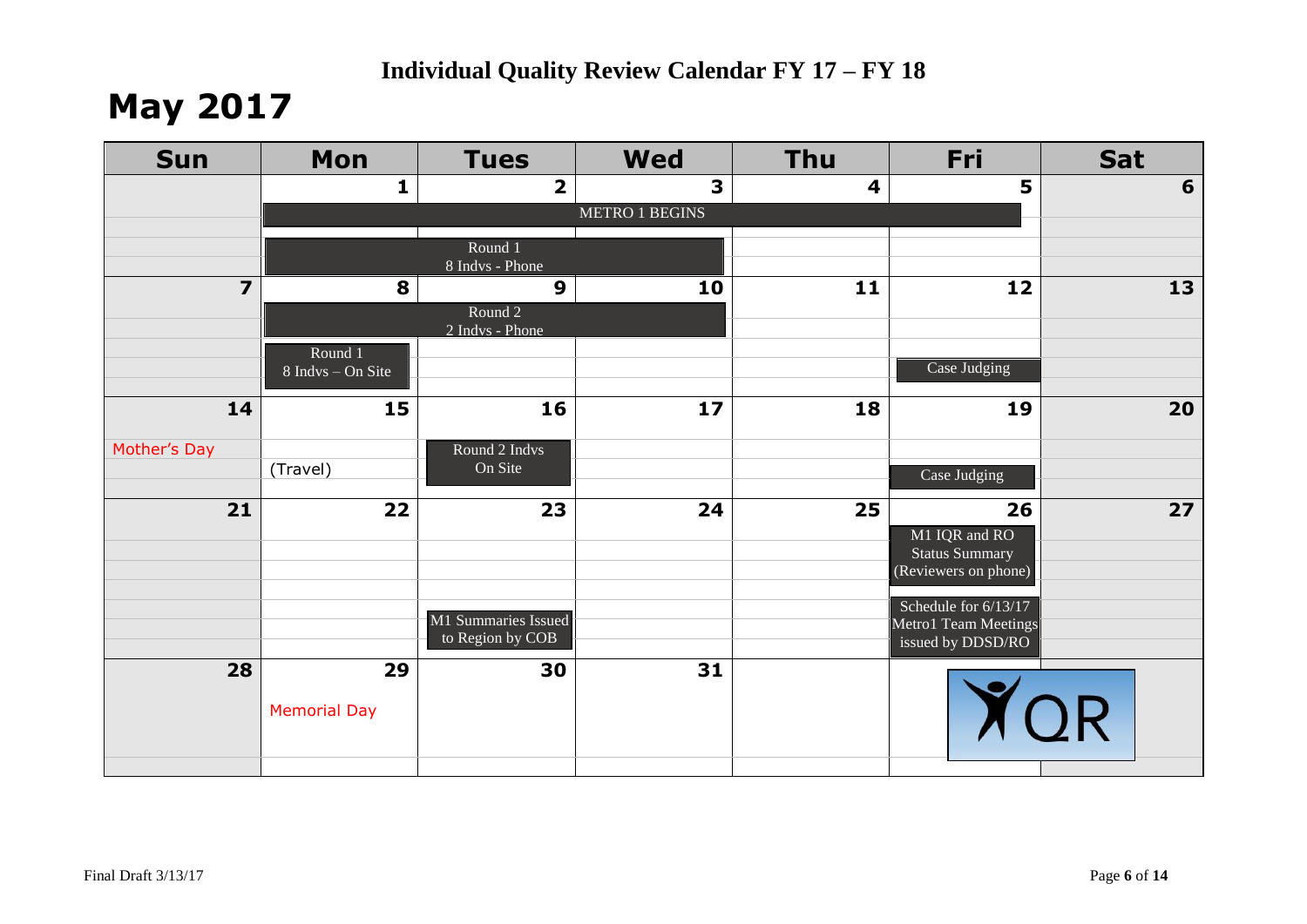## **June 2017**

| <b>Sun</b>              | Mon                     | <b>Tues</b>                           | <b>Wed</b>                    | <b>Thu</b>         | Fri                                                                                                                        | <b>Sat</b> |
|-------------------------|-------------------------|---------------------------------------|-------------------------------|--------------------|----------------------------------------------------------------------------------------------------------------------------|------------|
| <b>YOR</b>              |                         |                                       |                               | $\mathbf{1}$       | י<br>Summaries Issued to<br>IDTs by COB<br><b>SE SAMPLE</b><br>Due to Region<br><b>SW SCHEDS &amp;</b><br>FILES DUE TO IQR | 3          |
| $\overline{\mathbf{4}}$ | 5                       | 6                                     | $\overline{z}$                | 8                  | 9                                                                                                                          | 10         |
| 11                      | 12                      | 13                                    | 14<br>SOUTHWEST REGION BEGINS | 15                 | 16                                                                                                                         | 17         |
|                         |                         | Metro1 Findings<br>Meetings with IDTs |                               |                    |                                                                                                                            |            |
|                         |                         | Southwest Round 1 Phone Interviews    |                               |                    | M1 Final Summaries<br>issued by COB                                                                                        |            |
| 18                      | 19                      | 20<br>SW Round 2 Phone Interviews     | 21                            | 22                 | 23                                                                                                                         | 24         |
| Father's Day            | (travel)                | Southwest Round 1<br>Onsite           |                               |                    | Case Judging                                                                                                               |            |
| 25                      | 26<br>SW Round 2 Onsite | 27                                    | 28                            | 29<br>Case Judging | 30                                                                                                                         |            |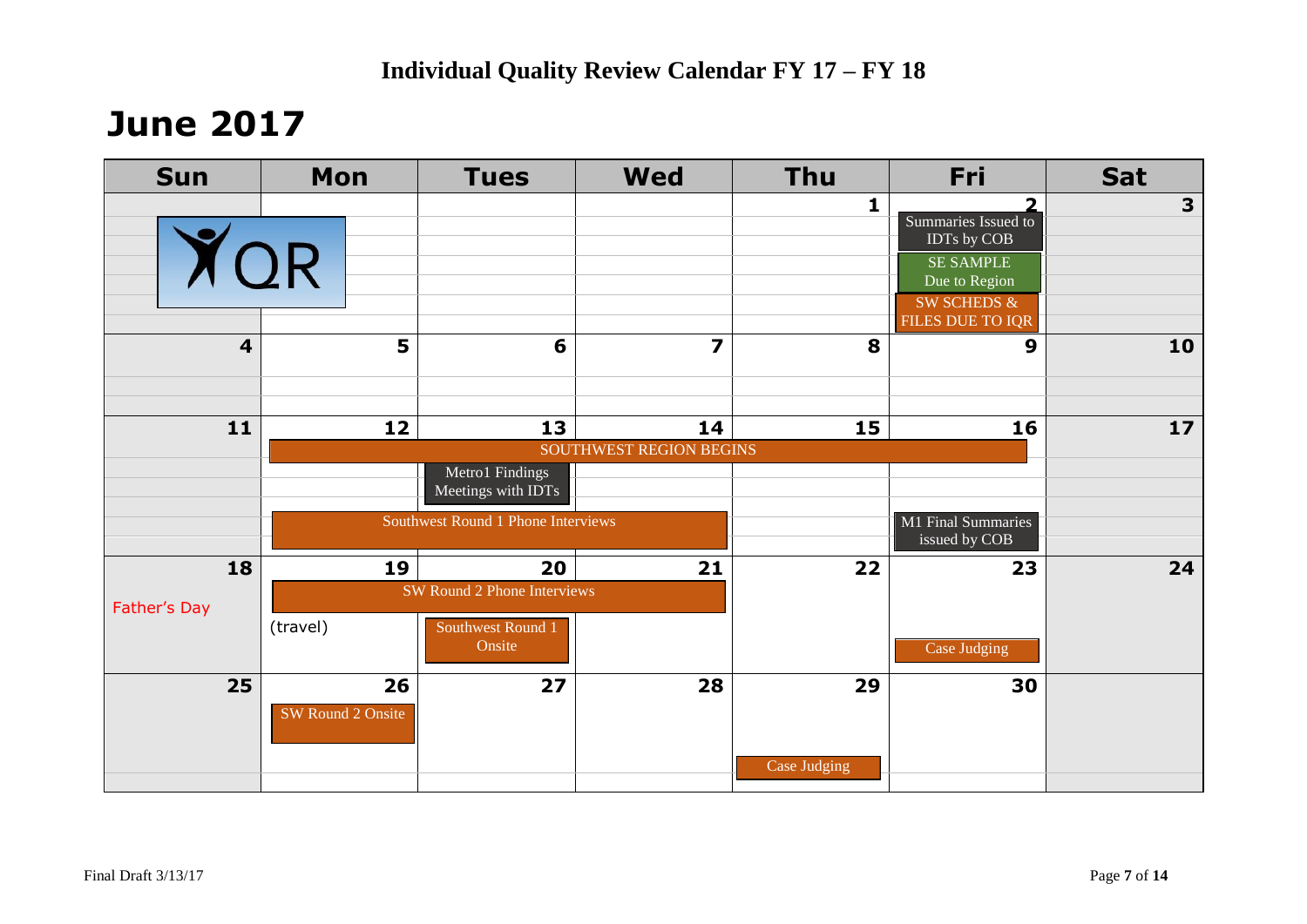# **July 2017**

| <b>Sun</b>     | <b>Mon</b>                   | <b>Tues</b>                                     | <b>Wed</b>              | <b>Thu</b> | Fri                                                        | <b>Sat</b>   |
|----------------|------------------------------|-------------------------------------------------|-------------------------|------------|------------------------------------------------------------|--------------|
|                |                              |                                                 |                         |            |                                                            | $\mathbf{1}$ |
| $\overline{2}$ | $\overline{\mathbf{3}}$      | $\overline{\mathbf{4}}$                         | 5                       | 6          | $\overline{\mathbf{z}}$<br><b>IQR</b> and RO               | 8            |
|                | Summaries Issued to          | <b>Independence Day</b>                         |                         |            | <b>Status Summary</b><br>(Reviewers on phone)              |              |
|                | Region by COB                |                                                 |                         |            |                                                            |              |
|                |                              |                                                 |                         |            | Schedule for 7/25/17<br>Team Meetings issued<br>by DDSD/RO |              |
| 9              | 10                           | 11                                              | 12                      | 13         | 14                                                         | 15           |
|                |                              |                                                 |                         |            | <b>NW SAMPLE</b><br>Due to Region                          |              |
|                |                              | Summaries Issued to                             |                         |            | <b>SE SCHEDS &amp;</b>                                     |              |
|                |                              | IDTs by COB                                     |                         |            | FILES DUE TO IQR                                           |              |
| 16             | 17                           | 18                                              | 19                      | 20         | <b>TEAM</b><br>21                                          | 22           |
|                |                              |                                                 |                         |            |                                                            |              |
|                |                              |                                                 |                         |            |                                                            |              |
| 23             | 24                           | 25                                              | 26                      | 27         | 28                                                         | 29           |
|                |                              |                                                 | SOUTHEAST REGION BEGINS |            |                                                            |              |
|                |                              | <b>Southwest Findings</b><br>Meetings with IDTs |                         |            |                                                            |              |
|                |                              | Southeast Round 1 Phone Interviews              |                         |            | <b>Final SW Summaries</b><br>issued by COB                 |              |
|                |                              |                                                 |                         |            |                                                            |              |
| 30             | 31<br>Southeast Round 2      |                                                 |                         |            |                                                            |              |
|                | Phone                        |                                                 |                         |            |                                                            |              |
|                | Southeast Round 1<br>On site |                                                 |                         |            |                                                            |              |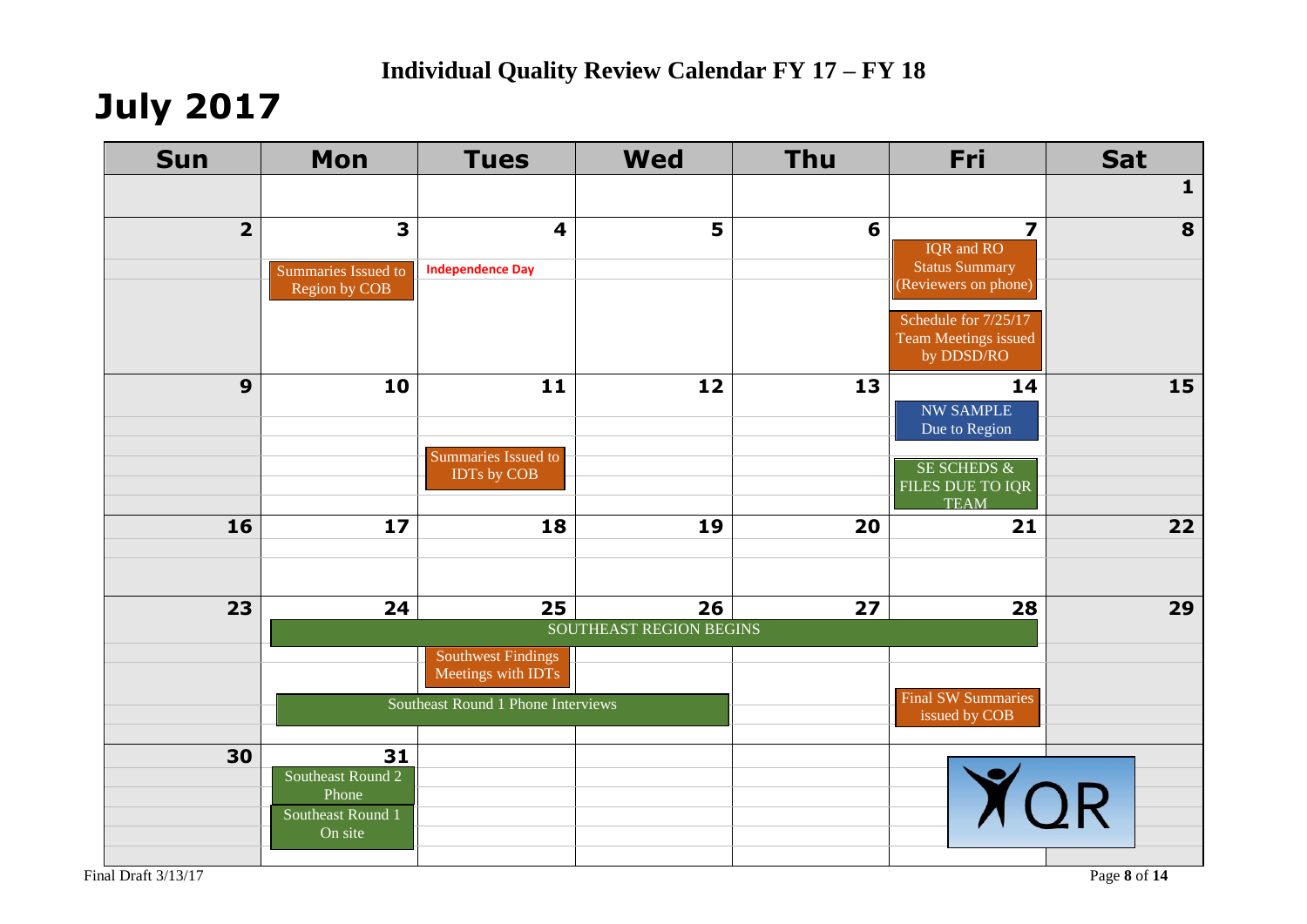## **August 2017**

| <b>Sun</b> | <b>Mon</b>                                                                           | <b>Tues</b>                             | <b>Wed</b>              | <b>Thu</b>                                                  | Fri                                               | <b>Sat</b>     |
|------------|--------------------------------------------------------------------------------------|-----------------------------------------|-------------------------|-------------------------------------------------------------|---------------------------------------------------|----------------|
|            |                                                                                      | $\mathbf{1}$<br>Southeast Round 2 Phone | $\overline{\mathbf{2}}$ | 3                                                           | $\overline{\mathbf{4}}$<br><b>NE SAMPLE</b>       | 5 <sup>5</sup> |
| YOR        |                                                                                      |                                         |                         | Case Judging                                                | Due to Region                                     |                |
| 6          | $\overline{\mathbf{z}}$                                                              | 8                                       | $\boldsymbol{9}$        | 10                                                          | 11                                                | 12             |
|            | Southeast Round<br>2 On site                                                         |                                         |                         | Case Judging                                                |                                                   |                |
| 13         | 14                                                                                   | 15                                      | 16                      | 17<br>Schedule team<br>meetings for 9/6/17                  | 18                                                | 19             |
|            | Summaries Issued to<br>Region by COB                                                 |                                         |                         | IQR and RO<br><b>Status Summary</b><br>(Reviewers on phone) | NW SCHEDS $\&$<br>FILES DUE TO IQR<br><b>TEAM</b> |                |
| 20         | 21                                                                                   | 22                                      | 23                      | 24                                                          | 25                                                | 26             |
|            | <b>RO Summaries Issued</b><br>to $\overline{\text{IDTs}}$ by $\overline{\text{COB}}$ |                                         |                         |                                                             |                                                   |                |
| 27         | 28                                                                                   | 29                                      | 30                      | 31                                                          |                                                   |                |
|            |                                                                                      |                                         | NORTHWEST REGION BEGINS |                                                             |                                                   |                |
|            |                                                                                      | Northwest Round 1 Phone Interviews      |                         |                                                             |                                                   |                |
|            |                                                                                      |                                         |                         |                                                             |                                                   |                |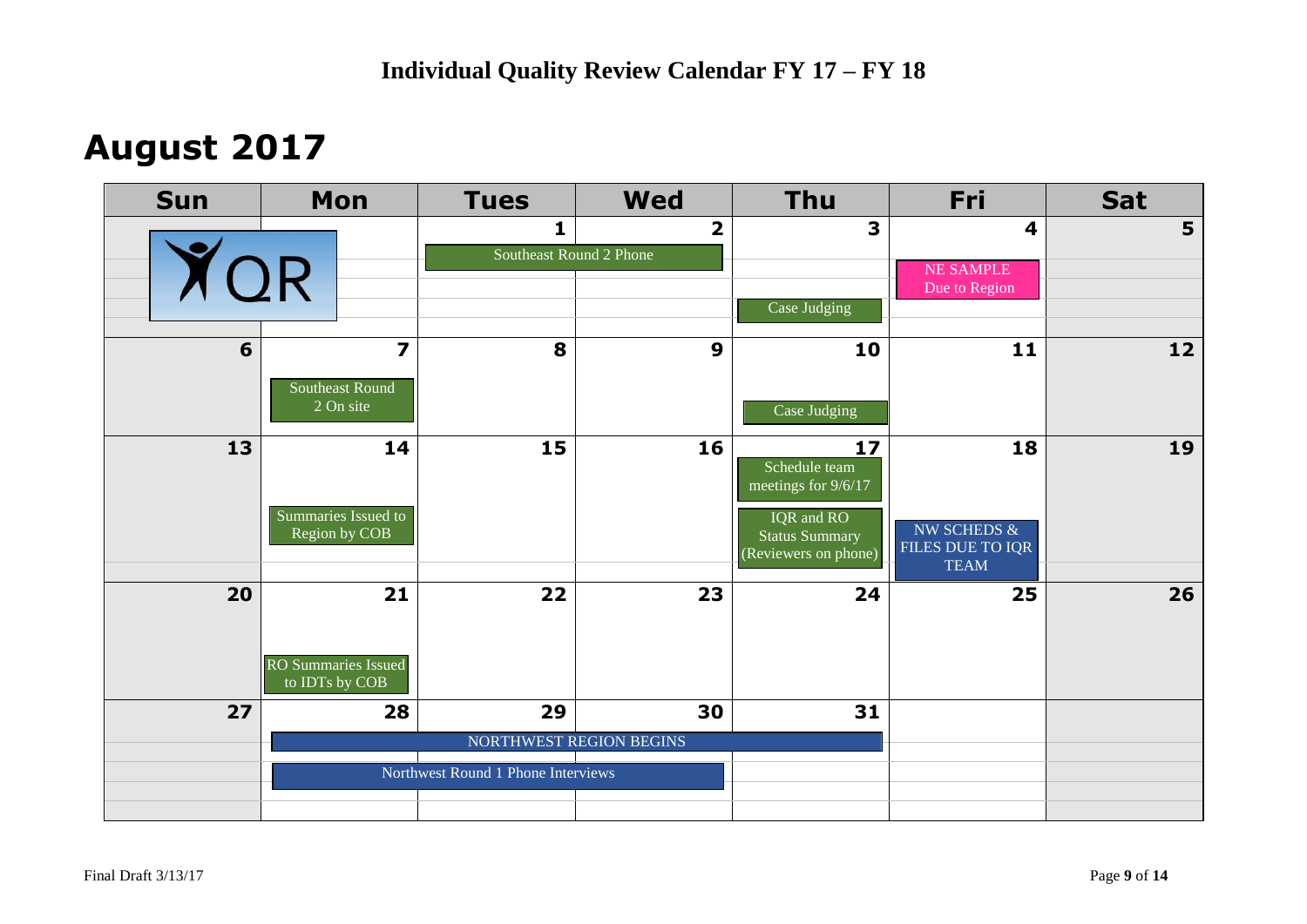### **Individual Quality Review Calendar FY 17 – FY 18 September 2017**

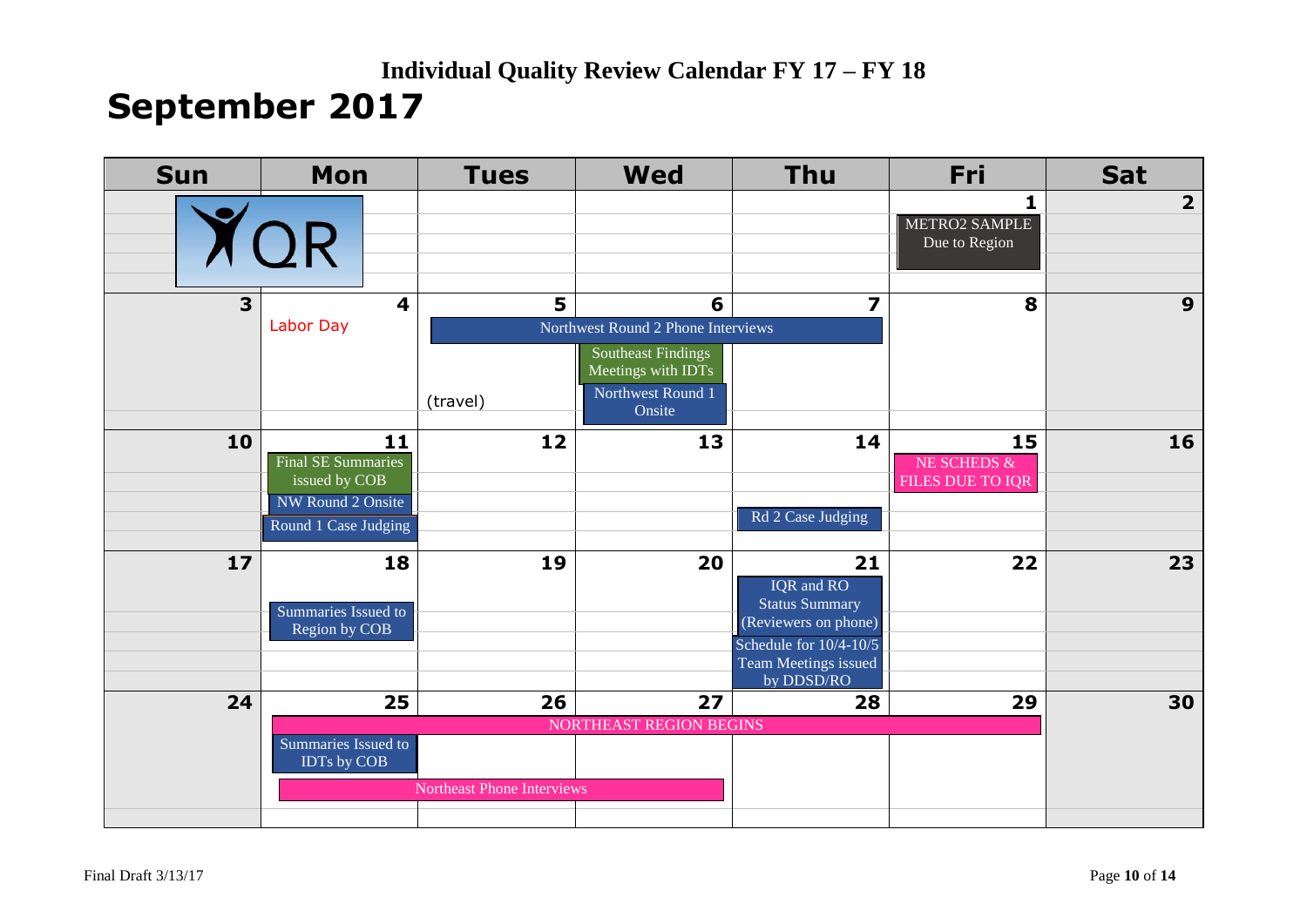## **October 2017**

| <b>Sun</b>   | <b>Mon</b>                                         | <b>Tues</b>                                                                                            | <b>Wed</b>                                    | <b>Thu</b>                                                                                                                                  | Fri                                                      | <b>Sat</b>              |
|--------------|----------------------------------------------------|--------------------------------------------------------------------------------------------------------|-----------------------------------------------|---------------------------------------------------------------------------------------------------------------------------------------------|----------------------------------------------------------|-------------------------|
| $\mathbf{1}$ | $\overline{2}$<br><b>Northeast Onsite</b>          | 3                                                                                                      | 4<br>Northwest Findings<br>Meetings with IDTs | 5<br>Northwest Findings<br>Meetings with IDTs<br>Case Judging                                                                               | 6                                                        | $\overline{\mathbf{z}}$ |
| 8            | $\boldsymbol{9}$<br><b>Columbus Day</b>            | 10<br><b>NE Summaries Issued</b><br>to Region by COB<br><b>Final NW Summaries</b><br>issued by COB     | 11                                            | 12<br><b>IQR</b> and RO<br><b>Status Summary</b><br>(Reviewers on phone)<br>Schedule for 10/26<br><b>Team Meetings issued</b><br>by DDSD/RO | 13<br>METRO2 SCHEDS<br>& FILES DUE TO<br><b>IQR TEAM</b> | 14                      |
| 15           | 16<br><b>NE Summaries Issued</b><br>to IDTs by COB | 17                                                                                                     | 18                                            | 19                                                                                                                                          | 20                                                       | 21                      |
| 22           | 23<br>Metro2 Rd 1 Phone Interviews                 | 24                                                                                                     | 25<br>METRO ROUND 2 BEGINS                    | 26<br>Northeast Findings<br>Meetings with IDTs<br>Metro2 Rd 1 Phone Interviews                                                              | 27                                                       | 28                      |
| 29           | 30                                                 | 31<br><b>Final NE Summaries</b><br>issued by COB<br>Metro2 Rd 2 Phone Interviews<br>Metro2 Rd 1 Onsite |                                               |                                                                                                                                             | YOR                                                      |                         |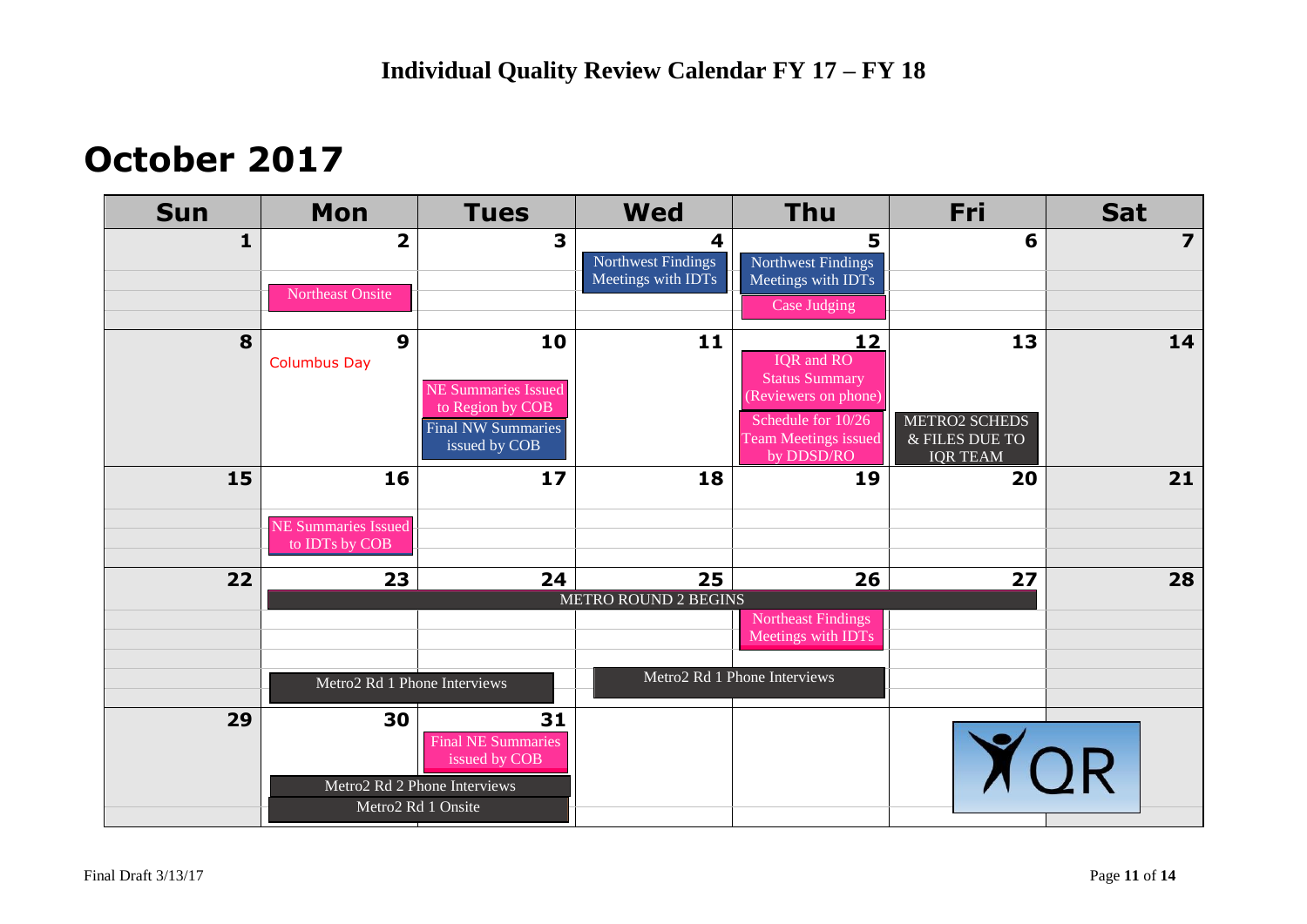## **November 2017**

| <b>Sun</b> | <b>Mon</b>         | <b>Tues</b>             | <b>Wed</b>                          | <b>Thu</b>                                 | Fri                                           | <b>Sat</b> |
|------------|--------------------|-------------------------|-------------------------------------|--------------------------------------------|-----------------------------------------------|------------|
|            |                    |                         | 1                                   | $\overline{\mathbf{2}}$                    | 3                                             | 4          |
| YOR        |                    |                         |                                     | Metro2 Rd 2 Phone Interviews               | Case Judging                                  |            |
|            |                    |                         | Metro2 Rd 1 Onsite                  |                                            |                                               |            |
| 5          | 6<br>Case Judging  | $\overline{\mathbf{z}}$ | 8                                   | $\boldsymbol{9}$                           | 10<br>Veterans Day Obsv.                      | 11         |
|            |                    | Metro2 Rd 2 Onsite      | Metro2 Rd 2 Onsite                  |                                            |                                               |            |
| 12         | 13<br>Case Judging | 14                      | 15                                  | 16                                         | 17<br>M2 Summaries Issued<br>to Region by COB | 18         |
|            |                    |                         |                                     |                                            |                                               |            |
| 19         | 20                 | 21                      | 22                                  | 23<br>Thanksgiving                         | 24<br><b>Holiday</b>                          | 25         |
|            |                    |                         |                                     |                                            |                                               |            |
| 26         | 27                 | 28                      | 29                                  | 30                                         |                                               |            |
|            |                    |                         | IQR and RO<br><b>Status Summary</b> | Schedule for 12/12-<br>12/13 Team Meetings |                                               |            |
|            |                    |                         | Reviewers on phone                  | issued by DDSD/RO                          |                                               |            |
|            |                    |                         |                                     |                                            |                                               |            |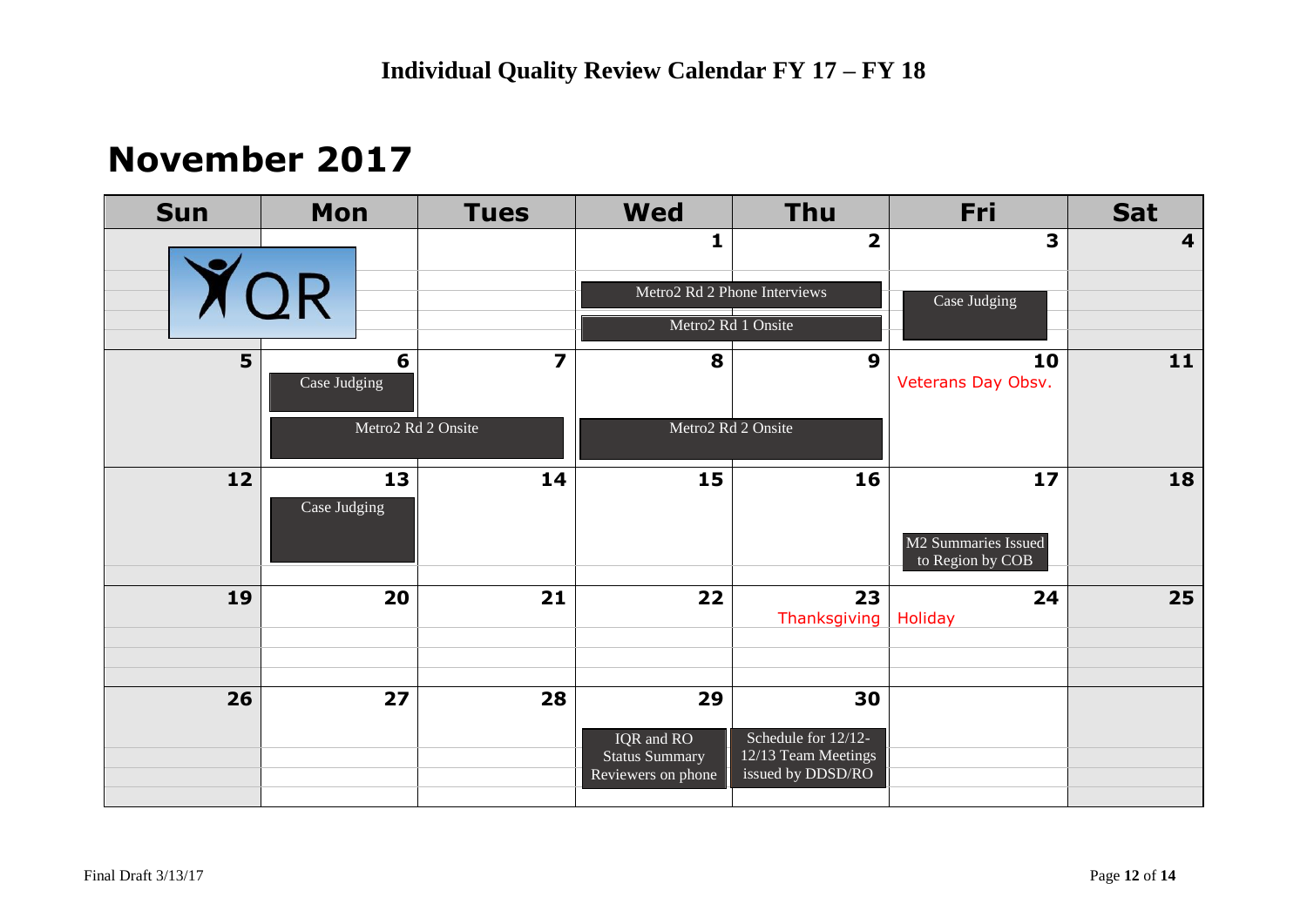## **December 2017**

| Sun          | Mon                                                           | <b>Tues</b>                                 | <b>Wed</b>                                  | Thu | Fri | Sat                     |
|--------------|---------------------------------------------------------------|---------------------------------------------|---------------------------------------------|-----|-----|-------------------------|
|              | <b>YOR</b>                                                    |                                             |                                             |     | 1   | $\overline{\mathbf{2}}$ |
| $\mathbf{3}$ | $\overline{\mathbf{4}}$<br>Summaries Issued to<br>IDTs by COB | $\overline{\mathbf{5}}$                     | 6                                           |     | 8   | $\mathbf{9}$            |
| 10           | $11$                                                          | 12<br>Metro2 Findings<br>Meetings with IDTs | 13<br>Metro2 Findings<br>Meetings with IDTs | 14  | 15  | 16                      |
| $17$         | 18<br>Final Metro2<br>Summaries issued                        | 19                                          | 20                                          | 21  | 22  | 23                      |
| 24           | 25<br>Christmas                                               | 26                                          | 27                                          | 28  | 29  | 30                      |
| 31           |                                                               |                                             |                                             |     |     |                         |